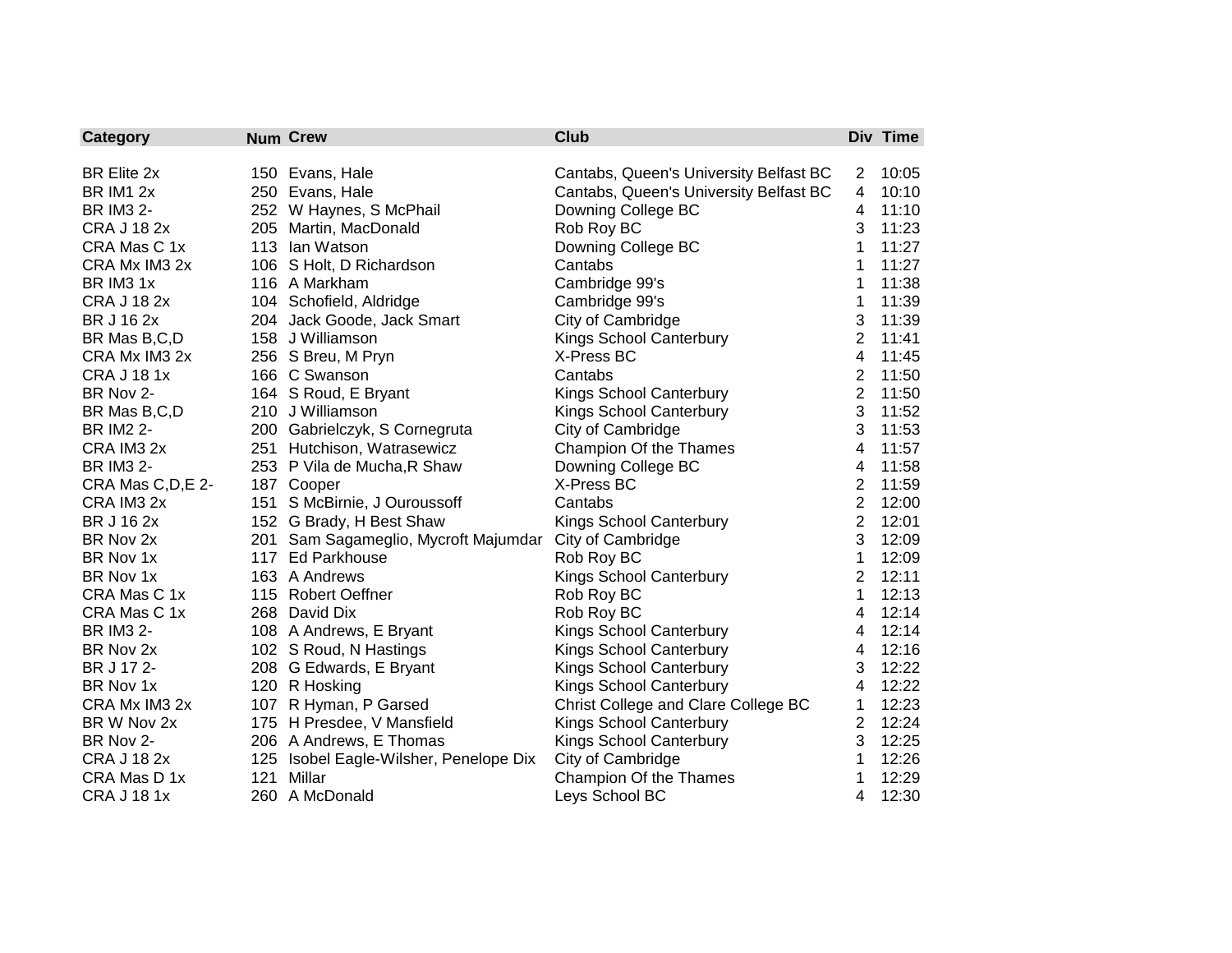| CRA Mas D 1x                     | 160 D Tracey                      | Cambridge 99's                 | 2              | 12:31 |
|----------------------------------|-----------------------------------|--------------------------------|----------------|-------|
| CRA Mas D 1x                     | 212 D Richardson                  | Cantabs                        | 3              | 12:40 |
| BR J 17 2-                       | 123 G Edwards, E Thomas           | Kings School Canterbury        | 4              | 12:40 |
| <b>BR WJ 17 2x</b>               | 278 Amy Bland, Molly Shaw         | Rob Roy BC                     | 4              | 12:40 |
| CRA Mas C, D, E 2-               | 109 Morley                        | Cantabs                        | 1              | 12:43 |
| CRA Mas C, D, E 2-               | 111 Ian Smith, Robert Carpenter   | City of Cambridge              | 1              | 12:43 |
| BR W Nov 2x                      | 276 Izzie Potterill, Anna Smart   | City of Cambridge              | 4              | 12:44 |
| BR Nov 1x                        | 119 Jack Smart                    | City of Cambridge              | 1              | 12:44 |
| BR Mas E 2-                      | 112 Blit, Arnott                  | Sudbury RC                     | $\mathbf 1$    | 12:45 |
| BR J 17 2-                       | 124 G Brady, H Best Shaw          | Kings School Canterbury        | 4              | 12:46 |
| CRA IM2 1x                       | 114 R Steele                      | <b>Christ College</b>          | 1              | 12:47 |
| BR J 16 1x                       | 214 G Brady                       | Kings School Canterbury        | 3              | 12:47 |
| <b>CRA J 18 1x</b>               | 261 Harrisson                     | Leys School BC                 | $\overline{4}$ | 12:48 |
| BR Nov 1x                        | 162 N Cutler                      | Cambridge 99's                 | $\overline{2}$ | 12:50 |
| BR IM3 1x                        | 209 R Best                        | Rob Roy BC                     | 3              | 12:52 |
| BR Mas B,C,D                     | 156 R Best                        | Rob Roy BC                     | $\overline{2}$ | 12:52 |
| <b>CRA J 16 2x</b>               | 258 Fenn/Saunderson               | Leys School BC                 | 4              | 12:53 |
| CRA Mas C 1x                     | 157 Morley                        | Cantabs                        | $\overline{2}$ | 13:03 |
| <b>BR J 16 1x</b>                | 171 Broadbent                     | Cantabs                        | $\overline{2}$ | 13:03 |
| BR Mas E,F 1x                    | 167 A Tollet                      | City of Cambridge              | $\overline{2}$ | 13:06 |
| BR J 17 2-                       | 165 G Edwards, N Hastings         | Kings School Canterbury        | $\overline{2}$ | 13:07 |
| CRA W Mas B, C, D 1x 133 U Bauer |                                   | City of Cambridge              | 1              | 13:10 |
| BR J 16 1x                       | 129 Hamish McLuskie               | Rob Roy BC                     | 1              | 13:10 |
| BR WJ 16 2x                      | 135 J Potter, A Smith             | Rob Roy BC                     | 1              | 13:13 |
| <b>CRA J 16 1x</b>               | 127 Mycroft Majumdar              | City of Cambridge              | $\mathbf 1$    | 13:14 |
| BR J 18 2x                       | 203 G Anderson, J Pultr           | Stowe School                   | 3              | 13:14 |
| BR J 17 1x                       | 265 Hamish McLuskie               | Rob Roy BC                     | 4              | 13:14 |
| BR W Nov 2x                      | 217 H Presdee, E Trelawny-Vernon  | <b>Kings School Canterbury</b> | 3              | 13:15 |
| <b>CRA J 16 1x</b>               | 126 Sam Sagameglio                | City of Cambridge              | 1              | 13:17 |
| BR J 18 2x                       | 202 G Booth-Clibborn, W Corbyn    | Kings School Canterbury        | 3              | 13:17 |
| BR Nov 2-                        | 207 S Roud, N Hastings            | Kings School Canterbury        | 3              | 13:17 |
| <b>CRA J 16 1x</b>               | 128 Jack Goode                    | City of Cambridge              | $\mathbf{1}$   | 13:19 |
| BR Mas E,F 1x                    | 211 Mike Arnott                   | Sudbury RC                     | 3              | 13:22 |
| BR J 16 1x                       | 215 H Best Shaw                   | Kings School Canterbury        | 3              | 13:23 |
| BR Nov 2x                        | 103 G Booth-Clibborn, W Corbyn    | Kings School Canterbury        | 4              | 13:23 |
| <b>BR WJ 18 1x</b>               | 139 V Mansfield                   | Kings School Canterbury        | 4              | 13:24 |
| BR W Nov 2x                      | 174 Alexa Cuthbertson, Jenny Bell | City of Cambridge              | $\overline{2}$ | 13:29 |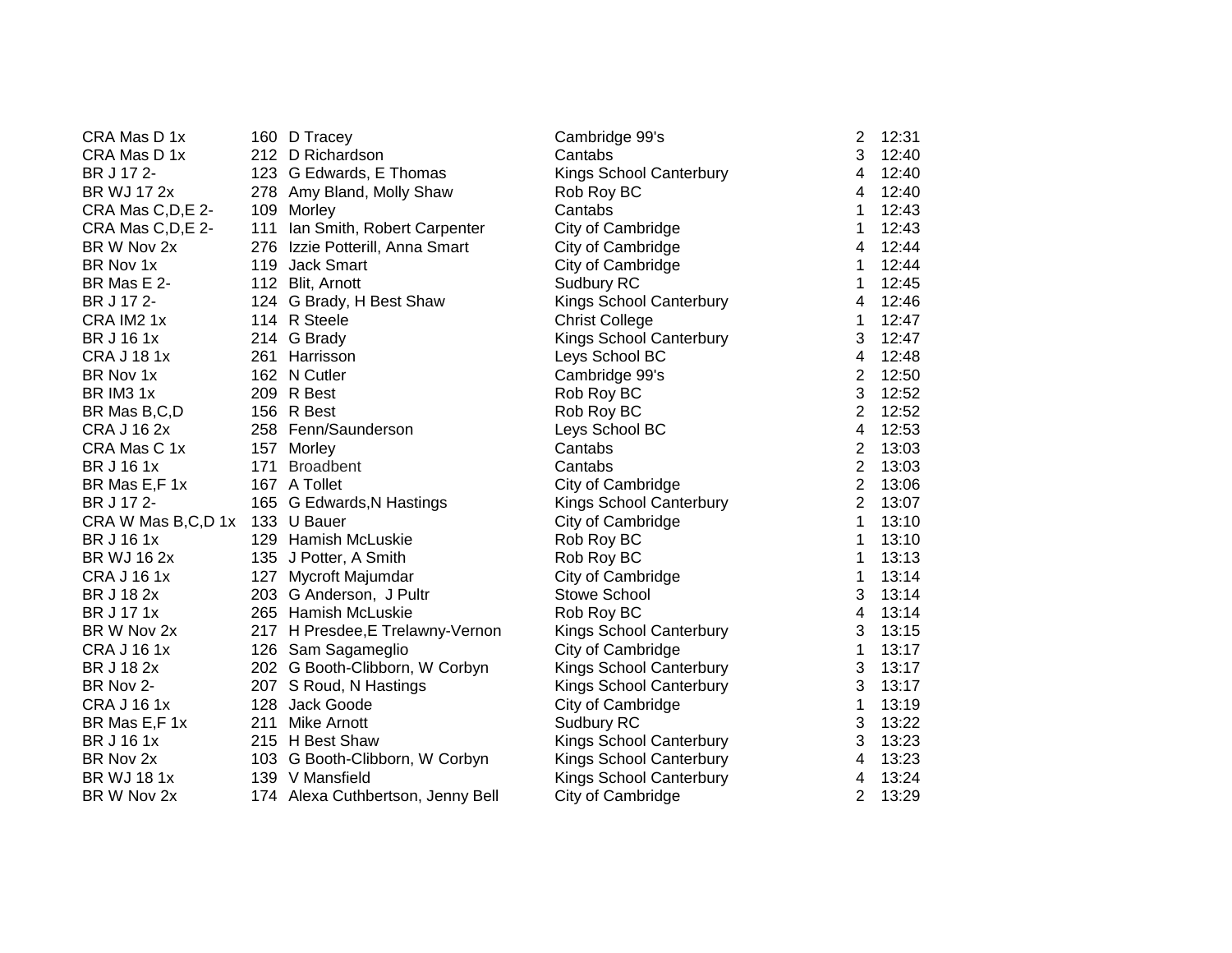| BR W Nov 2x                      | 134 E Trelawny-Venon, K Oungpasuk | Kings School Canterbury | 4                         | 13:29 |
|----------------------------------|-----------------------------------|-------------------------|---------------------------|-------|
| BR Mas E,F 1x                    | 270 Kim Rutter                    | Rob Roy BC              | 4                         | 13:29 |
| <b>BR WJ 17 2x</b>               | 176 E Trelawny-Venon, K Oungpasuk | Kings School Canterbury | $\overline{2}$            | 13:32 |
| BR Nov 1x                        | 267 Dave Potts                    | Rob Roy BC              | $\overline{4}$            | 13:35 |
| <b>CRA WJ 15 2x</b>              | 136 K Brown, B Jones              | Rob Roy BC              | 1                         | 13:36 |
| CRA W Mas B,C,D 1x 219 S Holt    |                                   | Cantabs                 | 3                         | 13:36 |
| <b>BR WJ 181x</b>                | 220 Isobel Eagle-Wilsher          | City of Cambridge       | 3                         | 13:37 |
| BR W Nov 1x                      | 222 V Mansfield                   | Kings School Canterbury | $\ensuremath{\mathsf{3}}$ | 13:38 |
| BR J 16 2x                       | 153 T Roxburgh, A Parsonson       | <b>Stowe School</b>     | $\overline{2}$            | 13:38 |
| <b>CRA J 18 1x</b>               | 259 T taylor-Crush                | Cambridge 99's          | 4                         | 13:45 |
| BR J 17 1x                       | 263 Campbell                      | Leys School BC          | 4                         | 13:48 |
| <b>CRA J 15 1x</b>               | 173 H Jacklin                     | Champion Of the Thames  | $\overline{2}$            | 13:49 |
| BR Nov 2-                        | 254 Broadbent/Wilson              | Cantabs                 | 4                         | 13:51 |
| <b>CRA WJ 15 2x</b>              | 280 Katie Hill, Ava Majumdar      | City of Cambridge       | 4                         | 13:52 |
| BR W IM3 2-                      | 218 E Meadows, R Saunders         | Rob Roy BC              | 3                         | 13:53 |
| BR Nov 1x                        | 118 Colm Mac Donnchadha           | City of Cambridge       | 1                         | 13:54 |
| CRA W Nov 2x                     | 274 F Lofts, P Cremona            | Cambridge 99's          | 3                         | 13:55 |
| CRA Mx IM3 2x                    | 257 Smith, Burnstein              | Champion Of the Thames  | 4                         | 13:55 |
| BR Nov 1x                        | 213 Fred Wheeler                  | Stowe School            | 3                         | 13:57 |
| BR W Nov 1x                      | 221 Linklater                     | Champion Of the Thames  | 3                         | 14:04 |
| <b>BR WJ 181x</b>                | 137 Alice McWilliam               | City of Cambridge       | 1                         | 14:06 |
| BR W Nov 1x                      | 179 Anna Smart                    | City of Cambridge       | $\overline{2}$            | 14:06 |
| CRA W Mas B,C,D 1x 132 C Jacklin |                                   | Champion Of the Thames  | 1                         | 14:11 |
| <b>CRA J14 2x</b>                | 185 Austin/Nesbit                 | Cantabs                 | $\overline{2}$            | 14:11 |
| <b>CRA J 16 2x</b>               | 154 Austin/Johnson                | Cantabs                 | $\overline{2}$            | 14:16 |
| <b>CRA WJ 15 1x</b>              | 183 Pernille Nielsen              | Rob Roy BC              | $\overline{2}$            | 14:17 |
| <b>CRA J 15 1x</b>               | 131 T Clements                    | Rob Roy BC              | 1                         | 14:18 |
| CRA Mas H 1x                     | 168 T Davies                      | Rob Roy BC              | $\overline{2}$            | 14:18 |
| <b>CRA J 18 1x</b>               | 122 Pugh                          | Rob Roy BC              | 1                         | 14:21 |
| <b>CRA J131x</b>                 | 186 M Jacklin                     | Champion Of the Thames  | $\overline{2}$            | 14:26 |
| <b>BR J 17 1x</b>                | 169 E Thomas                      | Kings School Canterbury | $\overline{2}$            | 14:28 |
| BR J 16 1x                       | 172 G Anderson                    | Stowe School            | $\overline{2}$            | 14:30 |
| BR Nov 1x                        | 266 Gunning                       | Cantabs                 | $\overline{\mathbf{4}}$   | 14:31 |
| <b>CRA WJ 15 1x</b>              | 184 Katie Hill                    | City of Cambridge       | $\overline{2}$            | 14:32 |
| <b>BR J 17 1x</b>                | 264 Fenton                        | Leys School BC          | 4                         | 14:33 |
| <b>CRA WJ 15 2x</b>              | 279 Cray/Wallwork                 | Cantabs                 | 4                         | 14:37 |
| CRA W Nov 1x                     | 224 Tamara Steijger               | Wolfson                 | 3                         | 14:38 |